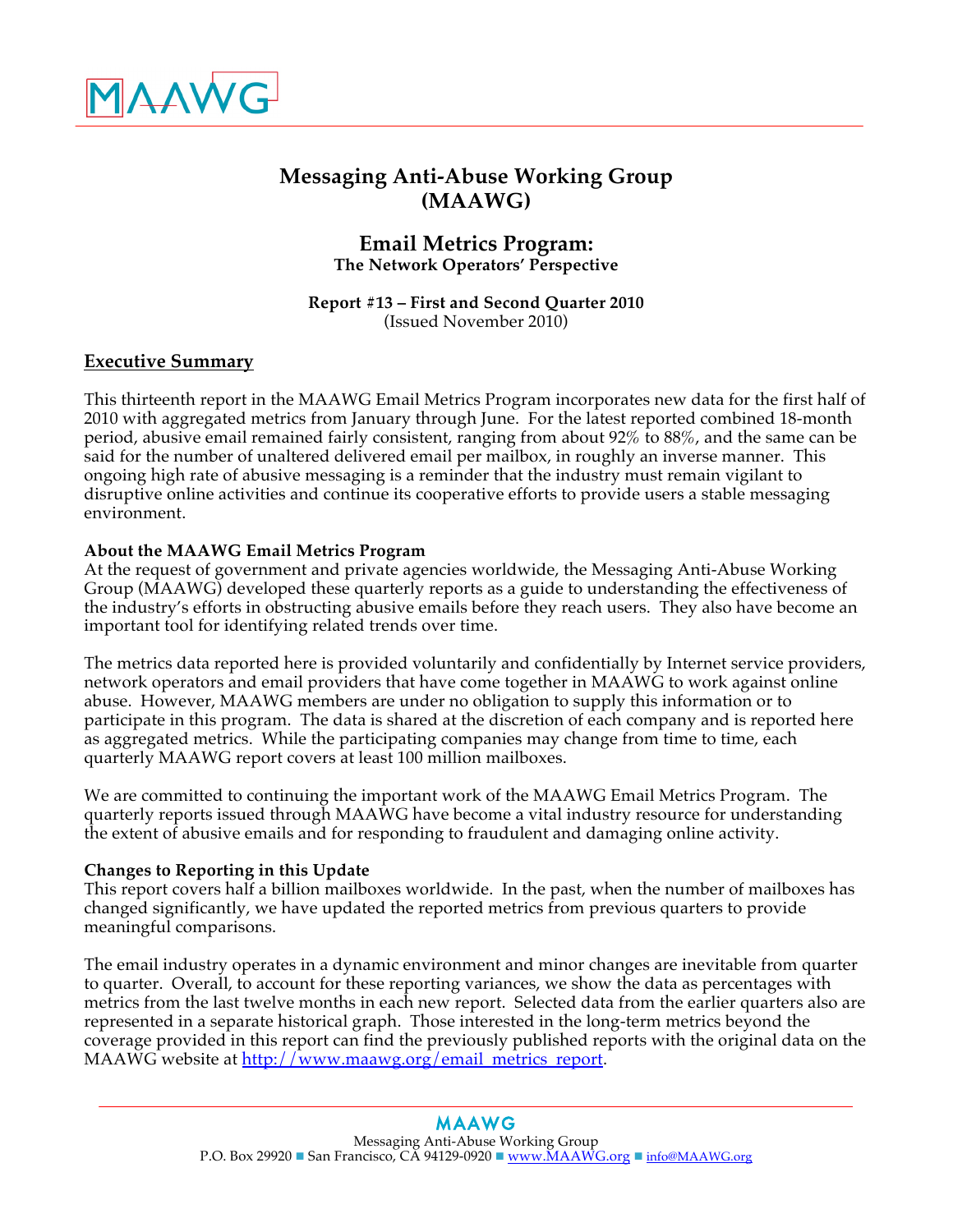## **Report #13 – 1st and 2nd Quarters 2010 Results**

The statistics reported below are compiled from confidential data provided by participating MAAWG member service operators for Q1 and Q2 2010. Previous reports have been adjusted as necessary to provide relatively comparative data.

Our reporting basis covers more that 500 million mailboxes with 200 billion unaltered emails being delivered.

| <b>Selected Ratios</b>                                                              | <b>Report</b>  | <b>Report</b>  | <b>Report</b>  | <b>Report</b> | <b>Report</b>  | <b>Report</b> |
|-------------------------------------------------------------------------------------|----------------|----------------|----------------|---------------|----------------|---------------|
|                                                                                     | #13            | #13            | #12            | #12           | #11            | #11           |
|                                                                                     | <b>Q2 2010</b> | <b>O1 2010</b> | <b>Q4 2009</b> | O3 2009       | <b>O2 2009</b> | Q1 2009       |
| Dropped Connections &<br><b>Blocked/Tagged Inbound</b><br><b>Emails per Mailbox</b> | 3508           | 3166           | 2852           | 3951          | 3603           | 3486          |
| <b>Ratio of Dropped</b>                                                             | 8.15           | 7.19           | 7.09           | 9.75          | 8.11           | 9.43          |
| Connections &                                                                       | or             | or             | or             | or            | or             | or            |
| <b>Blocked/Tagged Inbound</b>                                                       | $89.1\%$       | $87.8\%$       | $87.6\%$       | $90.7\%$      | 89.0%          | $90.4\%$      |
| <b>Emails to Unaltered</b>                                                          | abusive        | abusive        | abusive        | abusive       | abusive        | abusive       |
| <b>Delivered Email</b>                                                              | email          | email          | email          | email         | email          | email         |
| Number of Unaltered<br><b>Delivered</b><br><b>Email per Mailbox</b>                 | 431            | 440            | 402            | 405           | 444            | 370           |

### **Observations**

It is important to understand that the metrics in the MAAWG report do not represent spam, but report the volume of email identified as "abusive." This distinction is significant because the definition of spam can vary greatly from country to country and as used in local legislation.

With the addition of this new data from the first and second quarters of 2010, the percentage of email identified as abusive has oscillated over the last six quarters between 88% and 91%. The number of unaltered delivered email per mailbox has fluctuated in roughly the reverse manner. The fluctuation in the metrics, therefore, may be the result of service providers dealing with new schemes introduced by abusers to escape service providers' detection methods, including the use of filters to keep abusive email from reaching users' inboxes.

The metrics continue to reflect the continuing high level of abusive email the industry works to prevent from clogging users' inboxes and the need for continued industry cooperation and diligence.